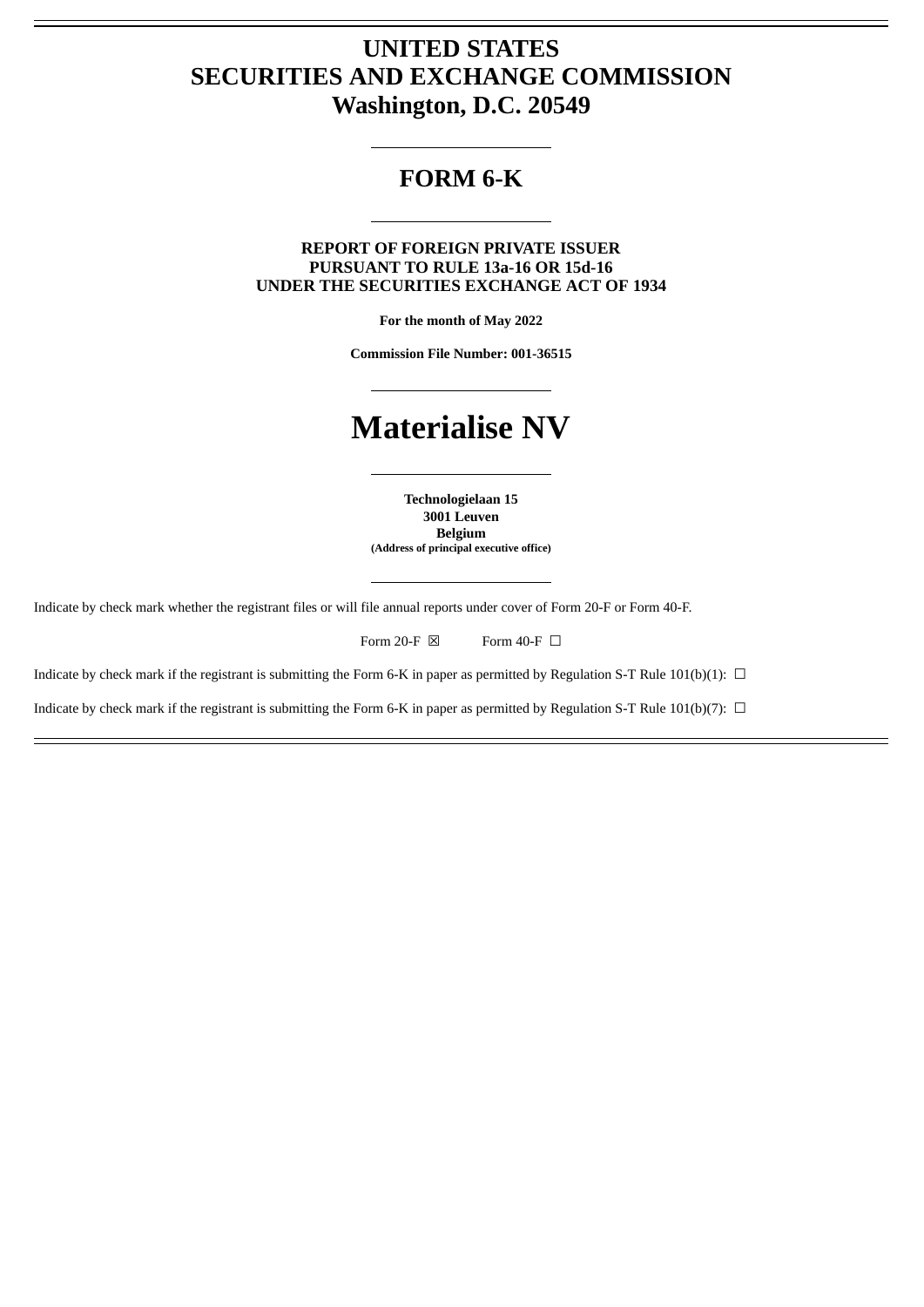## **EXHIBIT INDEX**

**Exhibit Description**

99.1 Press [Release](#page-2-0) dated May 16, 2022

# **SIGNATURE**

Pursuant to the requirements of the Securities Exchange Act of 1934, the registrant has duly caused this report to be signed on its behalf by the undersigned, thereunto duly authorized.

## MATERIALISE NV

By: /s/ Wilfried Vancraen

Name: Wilfried Vancraen Title: Chief Executive Officer

Date: May 16, 2022